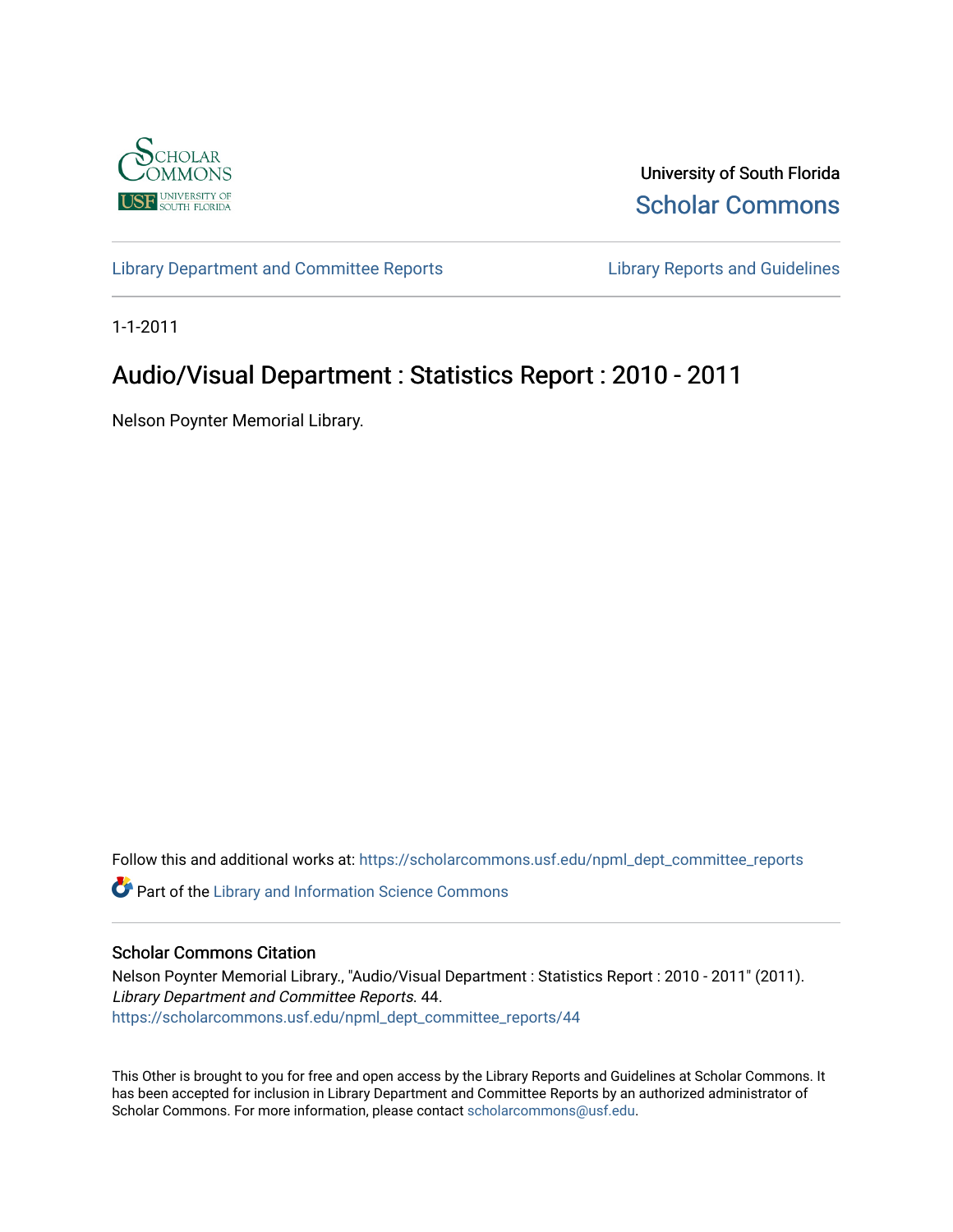## Media Services Department Statistics Report Academic Year 2010-2011 Instructional Media Services

#### USF Card Production

| 2010-2011 | 2585 |
|-----------|------|
| 2009-2010 | 2551 |
| 2008-2009 | 2001 |
| 2007-2008 | 2127 |
| 2006-2007 | 1843 |
| 2005-2006 | 1693 |
| 2004-2005 | 2483 |
| 2003-2004 | 2745 |
| 2002-2003 | 2124 |
| 2001-2002 | 1706 |

### Media Center Collections

| 526<br>764<br>7647<br>4427     | 526<br>782<br>7873                              |
|--------------------------------|-------------------------------------------------|
| 2330<br>778<br>117<br>119<br>3 | 4412<br>2557<br>1013<br>173<br>119<br>3<br>2363 |
|                                |                                                 |
| 18817                          | 19821                                           |
|                                |                                                 |
| 2009-2010                      | 2010-2011                                       |
| 23<br>282<br>2998<br>1704      | 39<br>338<br>3752<br>1569<br>827                |
|                                | 2109<br>1043                                    |